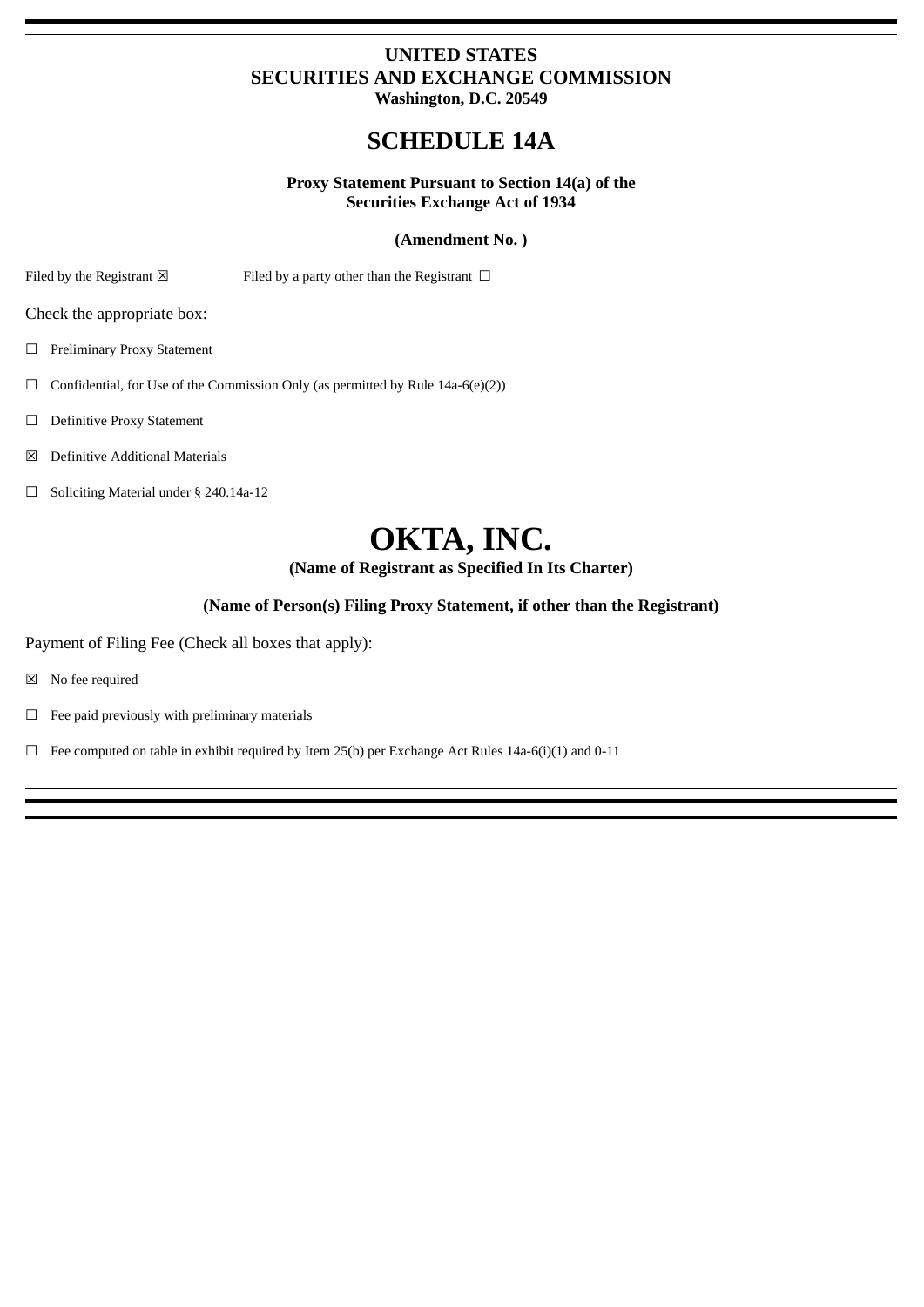

DB6304-P72699

chour, inc.<br>100 first street<br>Sante 600<br>Santrarkesco, Calegrana satos

### You invested in OKTA, INC. and it's time to vote!

You have the right to vote on proposals being presented at the Annual Meeting. This is an important notice regarding the availability of proxy material for the stockholder meeting to be held on June 21, 2022.

### Get informed before you vote

View the Notice and Proxy Statement and Annual Report online OR you can receive a free paper or email copy of the material(s) by<br>requesting prior to June 7, 2022. If you would like to request a copy of the material(s) for an email, please include your control number (indicated below) in the subject line. Unless requested, you will not otherwise receive a paper or email copy.

| Control #                                                                                          | For complete information and to vote, visit www.ProxyVote.com                                                                |
|----------------------------------------------------------------------------------------------------|------------------------------------------------------------------------------------------------------------------------------|
| <b>Smartphone users</b><br>Point your camera here and<br>vote without entering a<br>control number | Vote Virtually at the Meeting*<br>June 21, 2022<br>9:00 AM PT<br>Virtually at:<br>www.virtualshareholdermeeting.com/OKTA2022 |

VL1